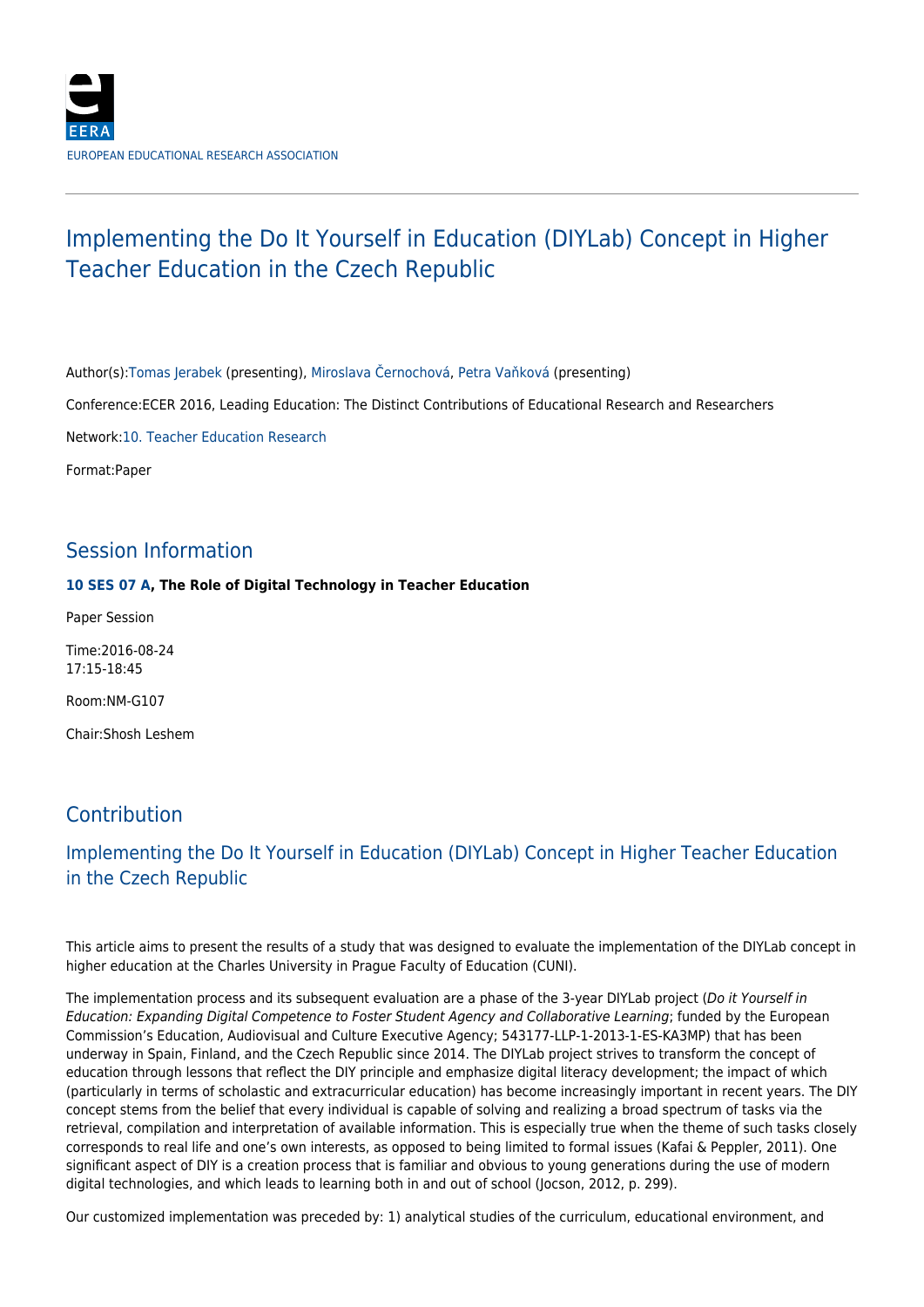conditions at CUNI to determine the opportunities, strengths, weaknesses, challenges, and obstacles pertaining to DIYLab implementation; and 2) a subsequent DIYLab concept design for the CUNI and specific educational activities (DIY activities) based on previous findings and the primary DIYLab project goals.

Six key didactic requirements (among other things) were used to determine specific DIY activities at CUNI. The requirements were defined in a specific DIYLab proposal and were based on the principles of the DIY philosophy: a) inquiry-based learning, or problem-oriented student activities (Kamenetz et al., 2011); b) themes of DIY activities with overlapping practical applications; c) an emphasis on self-regulation and autonomous learning; d) the use of freely or commonly available (within the course) technologies; e) an emphasis on student collaboration; f) an emphasis on development of students' digital literacy.

DIY activities result in the creation of learning / teaching materials that are then published as a digital object on the DIYLab Hub. DIY digital outcomes should either document or illustrate student learning processes, the methods students utilized to manage their activities, and what they have learned. DIY outcomes may include video / video tutorials, photo albums, graphics, presentations, guide books, lesson plans, web applications, software outcomes, etc. (Černochová, 2014).

The DIYLab project (i.e. the implementation phase) was initiated at the CUNI in Bachelor's and Master's degree studies in the fields of Art, Biology, and Information Technology. Undergraduate studies provide professional training in specific areas and, therefore, focus on the development of knowledge and skills that lead to specialization. Subsequent graduate studies are predominately focused upon the educational, psychological, and didactic aspects of a given field. Graduate student roles in the DIYLab project were therefore more extensive (and doubly effective) when compared to undergraduate student roles; preparation for their roles as teachers (Leask & Pachler, 2014) not only included topical DIYLab activities, but also focused on understanding and applying the DIY philosophy from an educator's perspective. Moreover, students could then apply this method during the pedagogical practicum as part of their professional training.

#### **Method**

This study examined the efficacy and appropriateness of DIY concept inclusion throughout the course of project implementation. More specifically, it focused on possible changes in the roles of teachers and students; the quality of students' work and outcomes; and changes in the student learning process itself.

DIYLab implementation at the CUNI was carried out in the form of proactive action research (Nezvalová, 2002) during the Winter and Summer semesters of the 2015 calendar year. The study involved 8 teachers in various fields: 6 from the Department of Information Technology and Education; 1 from the Department of Biology and Environmental Studies; and 1 from the Department of Art Education who conducted DIY activities during their courses. The number of students participating in DIY activities varied (typically 5 – 30 students), and most activities were conceived as a semester-long project with varying degrees of student collaboration. The primary methods used for data collection were qualitative in nature (e.g. ongoing participant observation, and questionnaire surveys distributed to students and teachers at the conclusion of individual activities).

Several focus groups were held during the course of implementation, during which the teachers discussed current insights, problems, and shortcomings pertaining to the assignment and realization of DIY activities. Following completion of the implementation phase, 2 additional focus groups were held with teachers and a select sample of students participating in DIY-related coursework. Ongoing teacher meetings and course observation were crucial to the action research principle; they allowed teachers to reflect upon (and modify) ongoing DIY activities, as well as those initiated further along in the course. Instructor and student reflection was examined in the context of specified activities and the fulfillment of DIYLab model parameters. The self-reflection questionnaire surveys examined the problematic stages of activities, the teachers' positive self-reflections and reflections of the activity. The questionnaires administered to students at the conclusion of DIY activities identified their reflections in a similar manner. Students were questioned about their levels of satisfaction with the DIY philosophy (in a general sense), the course of activities, and their outcomes. The questions aimed to identify issues related to project organization, technology, and collaboration. Students were also asked what they had learned while participating in the activity; not only from the content itself, but also in terms of improvements in digital competencies, and competencies associated with methods utilized to complete given tasks.

#### **Expected Outcomes**

Implementation of the DIYLab model at the CUNI successfully fulfilled our objective to incorporate a DIY approach in higher education. It has proven itself to be an innovative method of knowledge acquisition via autonomous student activities that are based on 6 fundamental didactic pillars. Education at the CUNI has its own specific requirements; thus, the DIYLab approach cannot be implemented in every course due to the narrow scope of disciplines and subjects, curriculum load, etc. Nevertheless, cross-curricular and interdisciplinary collaboration were successful. Teacher reflections suggested a change in their own teaching approaches and mindsets relative to the knowledge transfer process. These reflections also indicated that teachers were interested in innovating their own teaching methods, which implied a change in the traditional concept of the teacher-student role. Teachers were additionally aware of the potential development of students' digital, learning, and